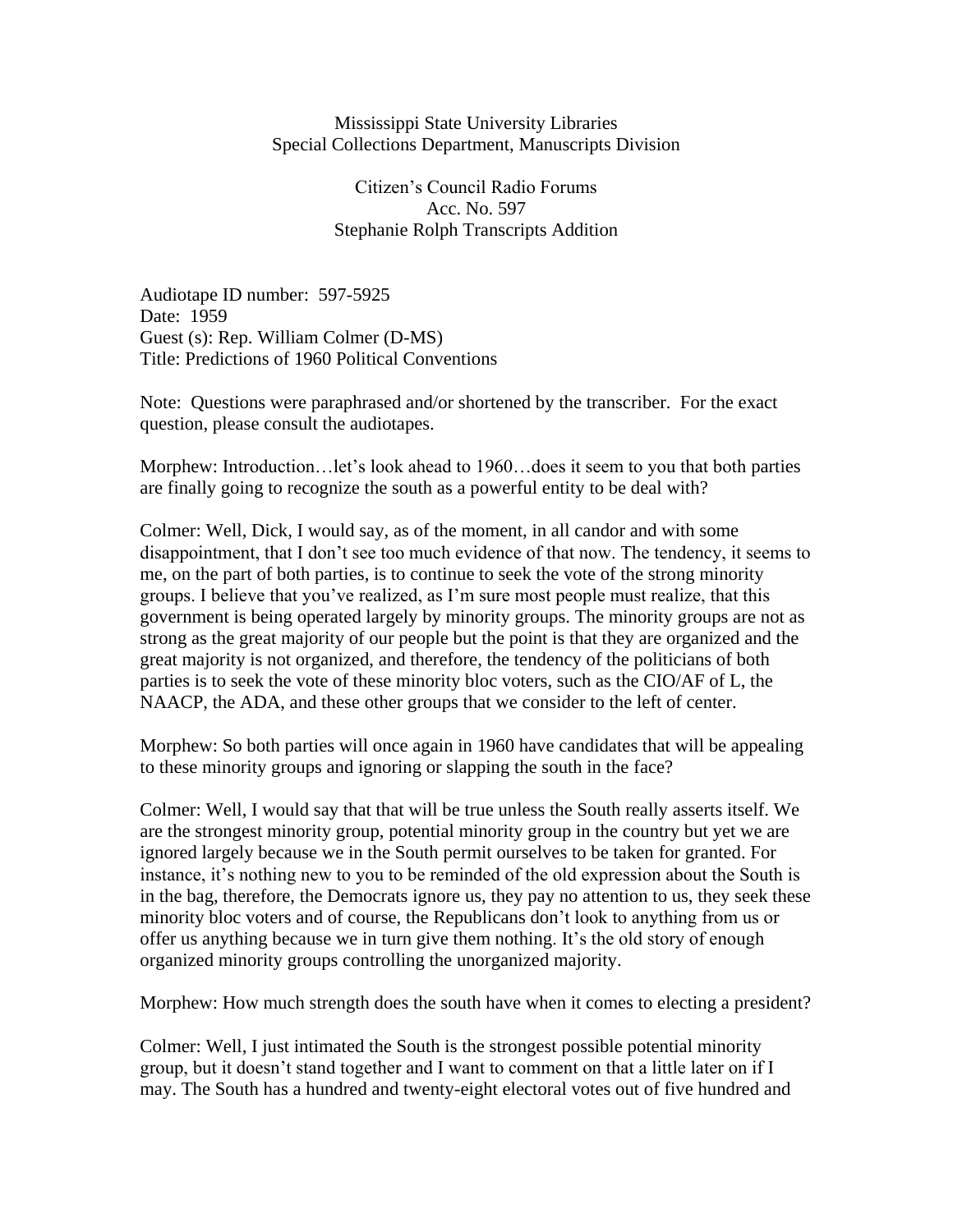thirty-two. If the South would assert itself in the democratic party where it's taken for granted, it would get some consideration, both in the matter of the selection of a candidate and in the writing of a platform. Of course, the same thing holds true in the organization of the Congress. If the South were to stand together it could exercise itself. The trouble has been that our politicians all run off in different directions instead of unifying, not only for the interests of the South but for the interests of the country because we feel that the southern point of view, the southern philosophy, is not only good for the South but it's good for the nation.

Morphew: So you feel that the first thing the South should do is to go into the DNC and insist upon a platform and candidates acceptable to it?

Colmer: Dick, I've been advocating that for twenty years, practically even since I've been in Congress. Apparently, we haven't gotten very far, but I think our people have got to realize now that it's later than most people seem to realize, and that we've got possibly this last chance to make our weight felt. And I do hope that our southern leaders can forget their own desire for political preference at the hands of the party and unify and demand something for the southern philosophy or for that philosophy which after all is the philosophy has made this country really what it is today, the envy of the civilized world. And something that we're gradually losing because of the demands of these organized minority groups, that is what is responsible for your left-wing court, Supreme Court, that's what's responsible for a great deal of this left-wing legislation. Now, to illustrate, only a few days ago, we passed H.R. 3, which is a bill sponsored by my chairman, Howard Smith of Virginia, Congressman Howard Smith, which incidentally, I hope you'll pardon my saying, that I'm a co-sponsor of. Now, we passed that bill in spite of these groups to which I refer. We had for the first time, I think in the House of Representatives, a solid, united front with our southern members. Of course, we were not strong enough to put it across ourselves but we had considerable help from the Republican members of the House. It may be interesting to note in that connection that we only got one northern Democratic vote in that bill, in the passage of that bill.

Morphew: Let's assume the south unites and goes to the conventions in 1960 and the south is still ignored, then what should we do?

Colmer: Well, I'd say in the first place, Dick, that's going to happen unless we become unified in the South and exercise our rights and our privileges and make a bold, forthright showing to the politicians who control the Democratic Party. Now, it's quite obvious as the situation looks now that a candidate will be nominated who advocates these things that we decry. Now, if we will exercise our rights and if we will become united, we can prevent that from happening. Now, if they do do that, we should have in our bag some plans for what we are going to do, and for that reason I bring back something that I have, again if you will pardon the reference, been advocating for many years and that is independent electors. The constitution of the United States, as prepared by the founding fathers, never had any idea to start with that we would elect candidates from one party, not candidates but delegates or electors to the electoral college, who are bound to vote for any particular candidate. They were elected originally and that was the idea of the